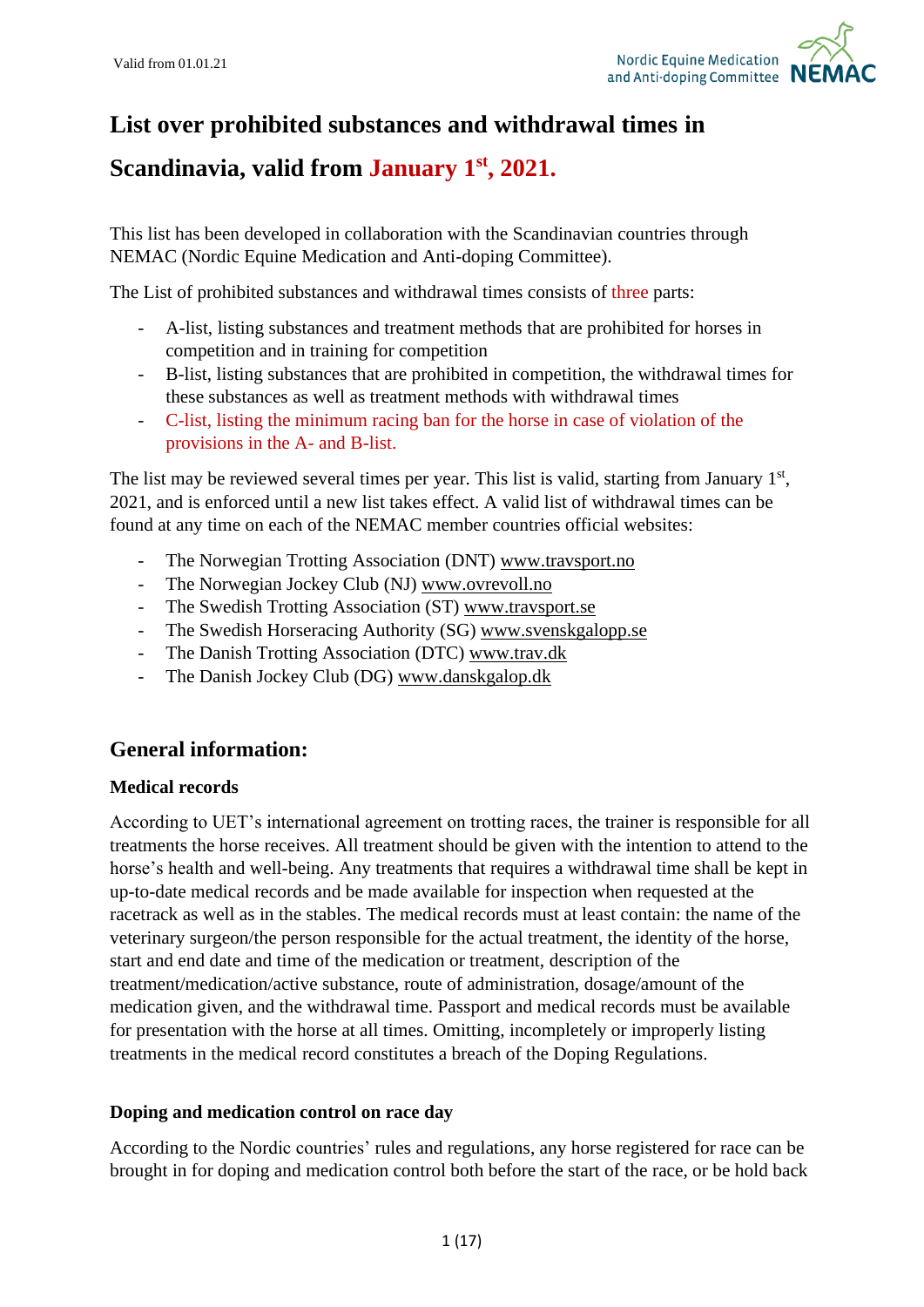for up to three (3) hours after the race was finished. Blood samples, urine samples and/or hair samples can be taken. One of the stable/trainers crew (aged 16 or older) must accompany the horse during the procedure. The horse's passport and medical record must be disclosed to the racing veterinarian. The horse is allowed to drink fresh water during the medication control, but no other supplements can be given until the doping and medication control is finished.

#### **Out of competition testing (OOC-testing)**

To ensure fair competition, transparency, horse welfare and to control that medical records are kept up to date, the NEMAC member-countries carry out OOC-testing. This implies that doping control and control of the medical records can take place at any time during the horse's life. Trainers must therefore notify their domestic racing jurisdiction when moving a horse to or from the stables, so that the inspectors appointed by the racing organization can find the horse on the registered location at any time when carrying out unannounced inspections and OOC-testing.

#### **Contamination by pharmaceutical products**

Generally, great care must be taken to ensure that horses that are under medical treatment are kept in a stall of their own and are fed any medicated feed from labeled buckets or containers. Horses undergoing drug treatment will excrete medication through urine and faeces and potentially transfer residues of the drugs to other horses through feed stuff, shavings or straw. Persons handling the horses must ensure that any medication for personal use is kept away from the horses at all times. No person may urinate in the horse's immediate environment (such as the stall, box or horse trailer) as medication excreted in urine from humans may transfer to the horse through contaminated feed or bedding.

#### **Use of supplements**

You should assume that any supplement, including herbal substances, that has, or claims to have an effect on horses (or any other species) is prohibited in competition unless you have a specific advice that states otherwise.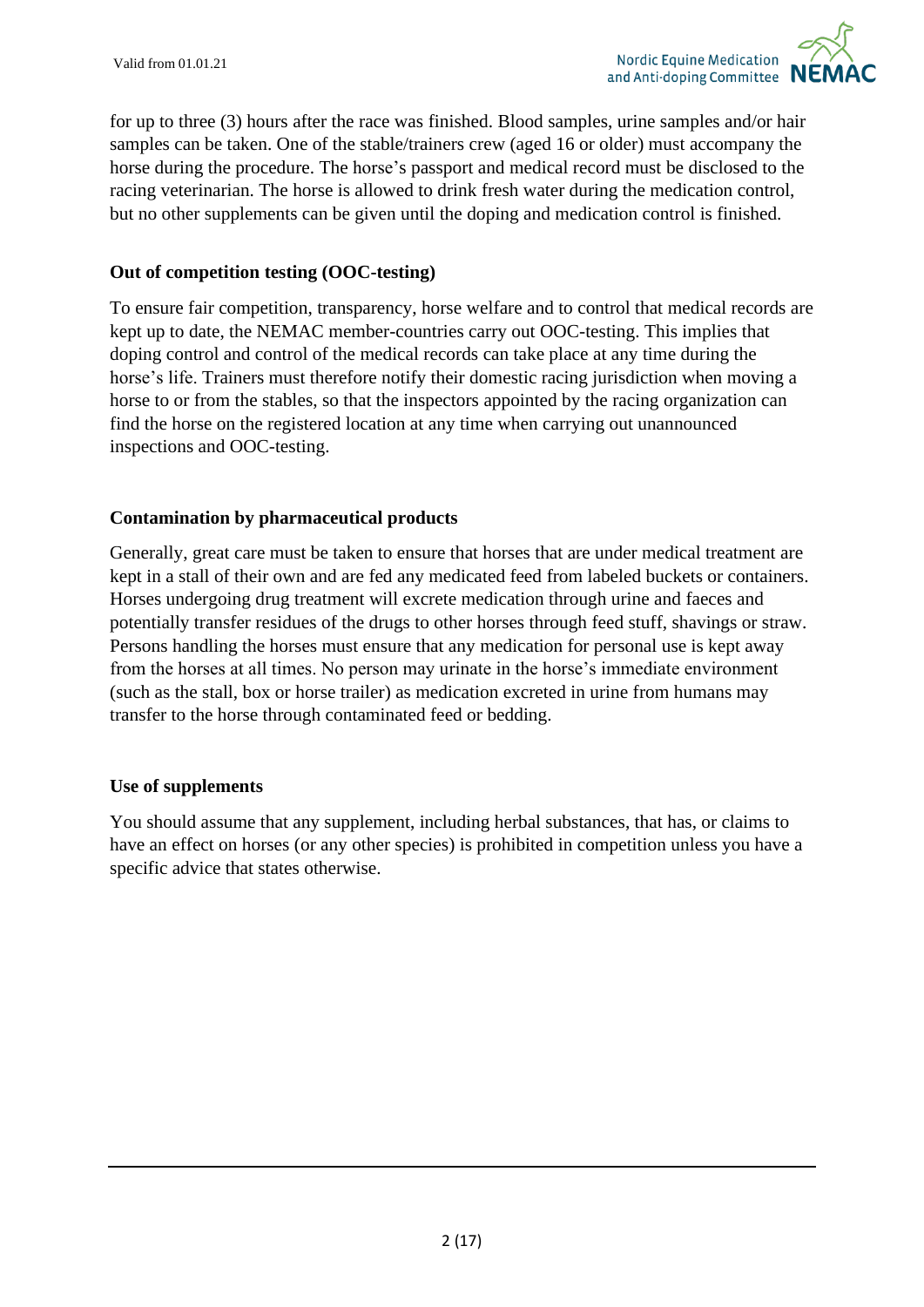

# **A. LIST OF PROHIBITED SUBSTANCES**

## **1. The following substances are prohibited in competition:**

- Substances that may affect or have an effect, or both, on the following organ systems:
	- The nervous system
	- The cardiovascular system
	- The respiratory system
	- The digestive system
	- The urinary system
	- The reproductive system
	- The muscular and skeletal systems
	- Blood and blood forming organs
	- The immune system
	- The endocrine system
- Endogenous hormones or similar synthetic substances
- Substances with a masking effect
- Substances which directly or indirectly manipulate the expression of genes

Either a finding of the substance itself, the finding of a metabolite of the substance, or the finding of a prodrug of the substance indicates the finding of such substances. Administration of or exposure to such substances may constitute a positive finding of the substance.

## **2. Genetic and cellular manipulation**

Modification of the genome of a horse at any point in the horse's life will result in a lifetime disqualification from competition

Any gene therapy or cellular manipulation applied to in a horse intended to race must not be capable of:

- Positively or negatively affect the horse's inherent performance capacity
- Negatively affect the horse's welfare

## **3. Specified prohibited methods**

Prohibited methods include, but are not limited to:

- Neurectomy and denervation (surgical and/or chemical).
- Manipulation of blood and blood components, including administration or retransfer of homologous or heterologous blood or products of red blood cells to the circulatory system, except those performed for life-saving purposes.
- Artificially increasing oxygen uptake and/or oxygen transport in the tissue, including but not limited to the use of modified hemoglobin products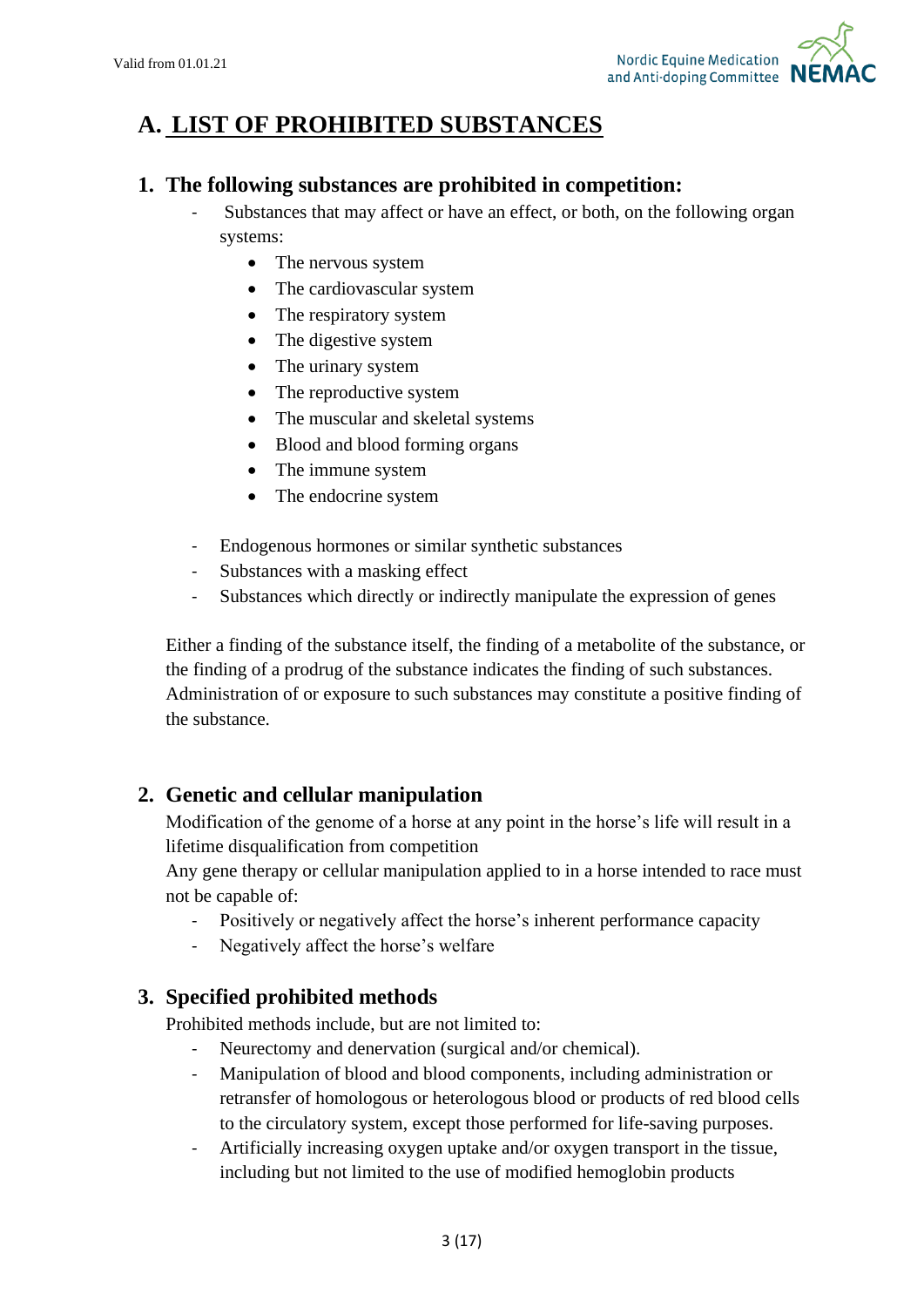

- Any kind of intravascular artificial manipulation of blood or blood components
- Manipulation of inhaled air with the aim to increase the volume of red blood cells (e.g., high-altitude barns, hyper- and hypobaric chambers)
- Any kind of infusion to the blood stream if done by other than a veterinarian
- The application of a substance to cause vesiculating of the skin and/or underlying tissue
- The application of thermocautery to the skin over the musculoskeletal structures to cause counter-irritant effect
- Cryotherapy to achieve pain relief before racing
- Insertion of naso-gastric tube if done by other than a veterinary
- Withholding drinking water before racing
- Racing a pregnant mare after day 120 of pregnancy

## **4. Substances that have no place in the management of a horse intended to race**

The following substances, including other substances with a similar chemical structure or similar biological effect, and their releasing factors, are prohibited to use, store, manufacture, import, export, sell, distribute, acquire, send or transfer at any time:

**4.1. Non-approved substances**. Substances which are not listed in any of the classes below, and which have not been approved by any national or international medicines agency, may not be administered to a racehorse.

#### **4.2. Anabolic substances**

- a) Anabolic androgenic steroids
- b) Other anabolic substances, including but not limited to selective androgen receptor modulators (SARMs)
- c) Beta-2 agonists, except in cases where such substance is prescribed by a veterinary surgeon for use in bronchodilation treatment and used in dosages marketed and approved for such treatment.

#### **4.3. Peptide hormones, growth factors, and similar substances**

- a) Erythropoietin stimulating agents, including but not limited to erythropoietin (EPO), epoetin alfa, epoetin beta, darbepoetin alfa, methoxy polyethylene glycol-epoetin beta, peginesatide, hypoxia-inducible factor (HIF-1) stabilizers (e.g., cobalt and nickel) and activators (e.g., xenon, argon or HIF «breakdown» inhibitors (e.g., IOX2)).
- b) Growth hormones or growth hormone inducing factors, insulin-like growth factor (IGF-1), fibroblast growth factor (FGF), hepatocyte growth factor (HGF), mechanogrowth factor (MGF), platelet derived growth factor (PDGF) and other growth factors (e.g., Tymosin/TB-500, TB-1000, SDF-1000).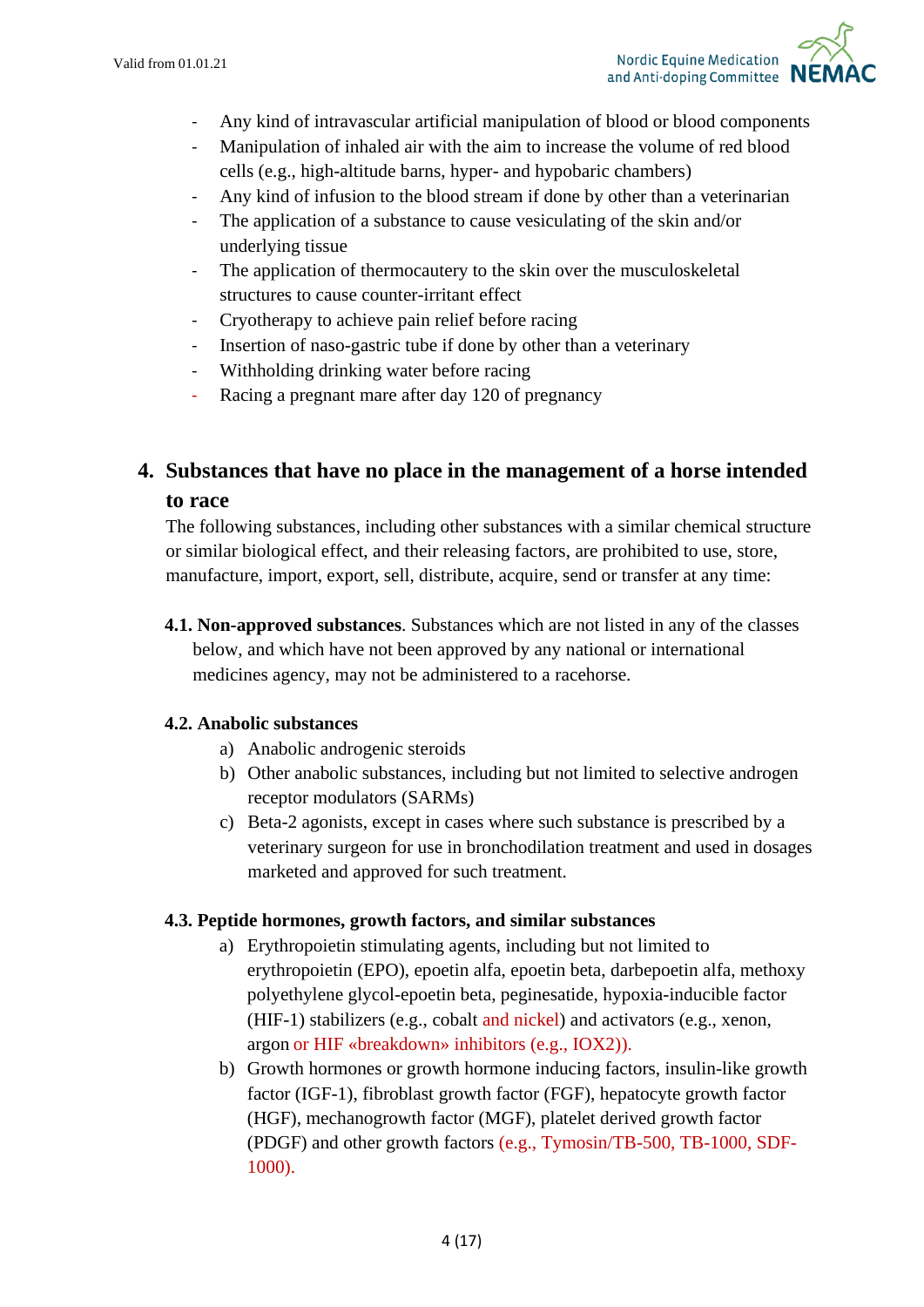

- c) Synthetic proteins and peptides and synthetic analogues of endogenous proteins and peptides that are not approved for use in human or veterinary medicine.
- d) Myo-Inositol Tri-Pyrophosphate (ITPP)

## **4.4. Hormones and metabolic modulators**

a) Aromatase inhibitors

b) Selective estrogen receptor modulators (SERMs) and other anti-estrogen substances

c) Substances which may modify myostatin function, including but not limited to myostatin inhibitors.

d) Insulin

e) Peroxisome proliferator-activated receptor gamma agonists, including but not limited to GW 1516

f) AMPK activators, including but not limited to AICAR (5-aminoimidazole-4 carboxamide-1-β-D-ribofuranoside)

## **4.5. Various other prohibited treatments and substances**

- Cobratoxin and other toxins with similar structure and effect
- Capsaicin
- Pitcher plant extracts (e.g Sarapin, Saralgyl)
- Polyacrylamide hydrogel

- Application of substances containing eg. arsenic, lead, mercury, croton oil or cedar oil.

- Use of radioactive implants and gold implants.
- Treatment with Ozone
- Supplying unphysiological high doses of naturally occurring substances

## **5. Drugs authorized for marketing for equine use but prohibited to use in racehorses**

- GnRH vaccine
- hCG (Human chorionic gonadotropin) used in stallions
- Pergolide

- Treatment with bisphosphonates in horses younger than 4 years, or bisphosphonates administered in other ways than the drug is approved/registered for. The use of bisphosphonates without a marketing authorization for horses is also prohibited. This includes all aminobisphosphonates (e.g. zoledronate, alenodronate, pamidronate)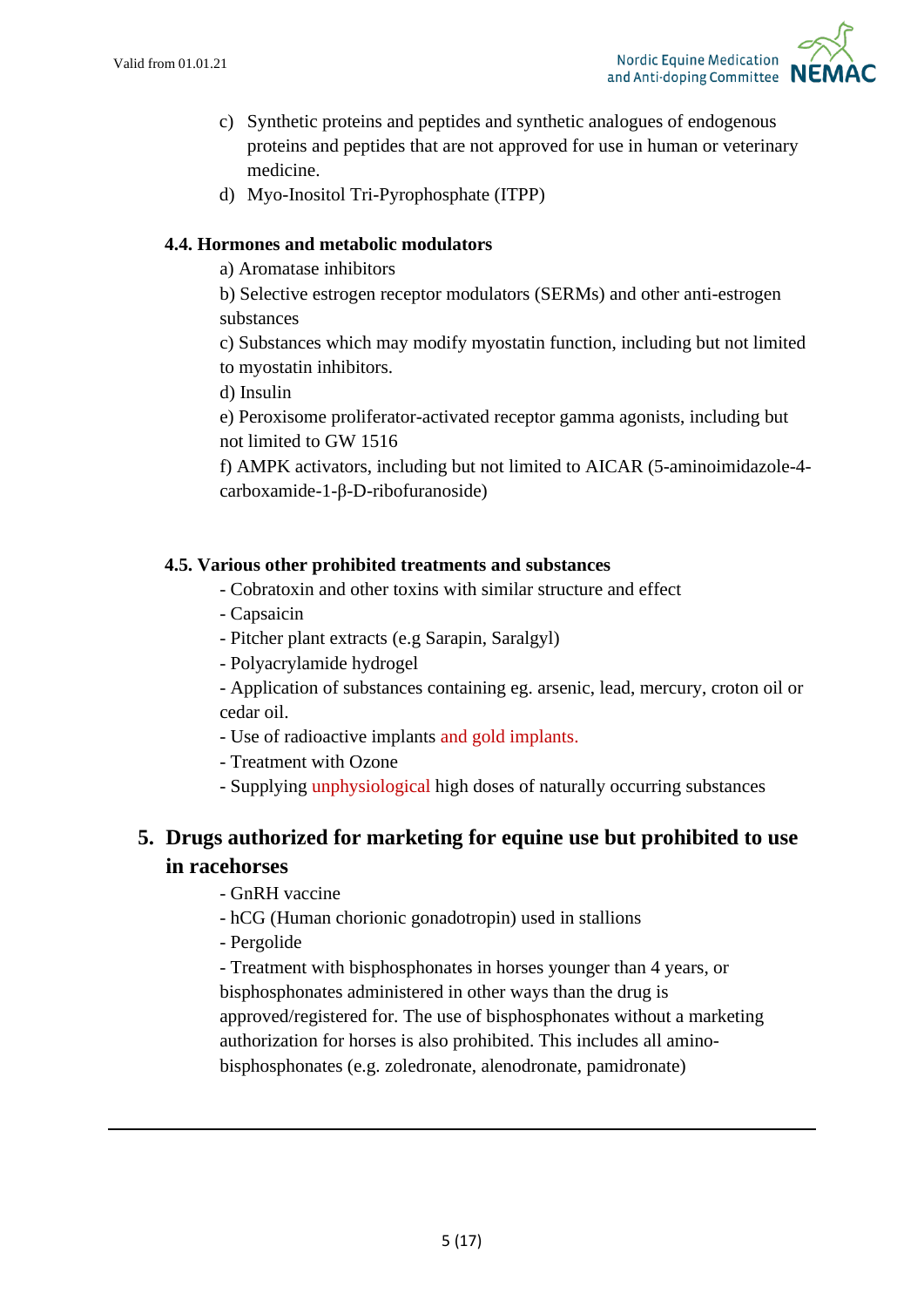

# **B. LIST OF WITHDRAWAL TIMES**

The withdrawal times listed here should be considered minimum requirements and are counted as lasting from the last administration of a medication or substance, or termination of other treatment until the start of the first race of the day. When a substance or drug is detected in biological material from the horse, it is considered prohibited even if the substance or drug was administered earlier than the listed withdrawal time.

## **1. Withdrawal times for substances and treatments**

## **The times listed below are valid unless a specific withdrawal time is given for the particular substance or treatment.**

- a) No withdrawal time
	- Topical application on skin of substances which only have a protective, disinfecting, softening, absorbing, astringent, drying or keratolytic effect
	- Cooling off the horse with liquid water
	- Use of saline- and/or lubricating laxatives (e.g. Glauber's salt)
	- Any disinfectants, e.g. chloramine, chlorhexidine, cetylpyridinium chloride
	- Intrauterine implants for delaying oestrus ("marbles")

#### b) Prohibited on the day of the racing

The day of the race is defined as starting at midnight, 00:00, and ends when the horse has finished its race/races.

- Nothing but ordinary feed should be given on the day of the race.
- Nasal strips
- Inhalation therapy
- Insertion of nasoesophageal/nasogastric tube
- Rectal fluid therapy
- Cooling by means other than liquid water, mud or topical preparations/liniments which do not have a withdrawal time
- Use of electric massagers and other electrical devices
- Physical treatment including chiropractic-, light- naprapathic-, osteopathic-, ultrasound- and magnetic field treatment
- c) 24 hours minimum
	- Alkalizing substances (e.g. bicarbonate and citrates)
- d) 96 hours minimum
	- Injection or infusion, regardless of preparation
	- Substances which have an effect on the nervous system
	- Substances which have an effect on the muscular and skeletal systems
	- Substances which have a muscle relaxant effect
	- Antifungal drugs
	- Local antimicrobial treatment with cloxacillin, chloramphenicol, zinc bacitracin or fusidic acid preparations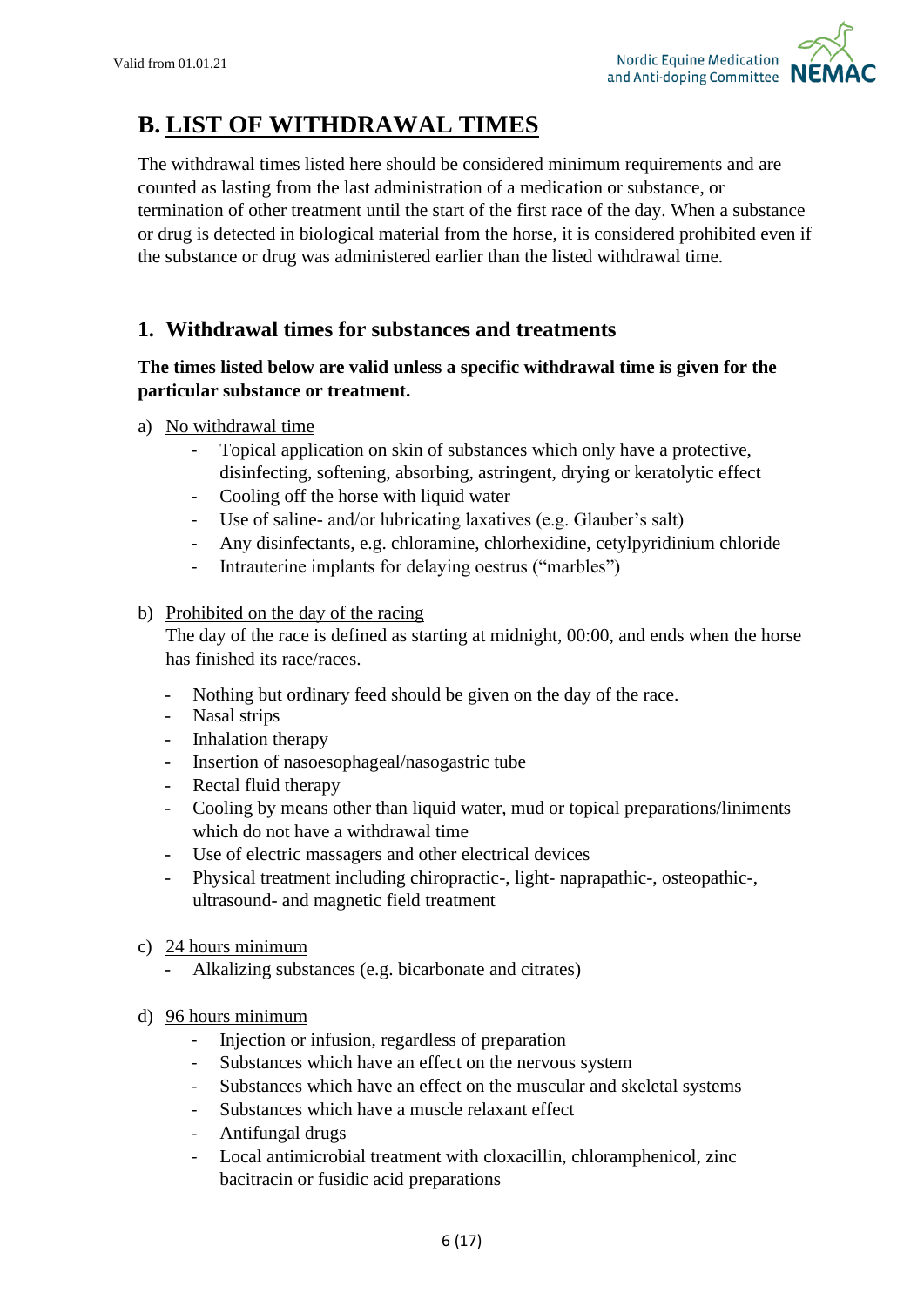

- Equipment for treatment or treatment methods marketed with claim for analgesic effect ("medical claim")
- Laser
- Transcutaneous nerve stimulation (TNS)
- Acupuncture
- Herbal medication (for oral administration)
- Homeopathic medication
- e) 5 days minimum
	- **Vaccination**
- f) 7 days minimum
	- Expectorant medication, e.g. bromhexine, dembrexine, acetylcysteine
	- Hyposensitization therapy (allergy immunotherapy AIT/ASIT)
- g) 8 days minimum
	- Antimicrobial drugs for systemic administration (with the exception of procaine benzylpenicillin which has a withdrawal time of 14 days)
- h) 10 days minimum
	- Shock wave or pulsed wave therapy (NOTE: Treatment must only be administered by an authorized veterinary surgeon)
- i) 14 days minimum
	- Injections in the joints or bursae, joint/synovial puncture
	- Glucocorticoids (cortisone) with a short-term effect and rapid excretion. In the case of injections in the joints, tendon sheaths or bursae with any other glucocorticoid than dexamethasone sodium phosphate, the withdrawal time is 28 days
	- Bronchodilator medication (e.g. salbutamol, salmeterol, beclomethasone, budesonide, theophylline)
	- Anti-inflammatory medication
	- NSAID, except NSAID with long elimination, e.g firocoxib 30 days w.t.
	- DMSO
	- ACTH
	- IRAP
	- Cyclosporine and other immunosuppressing substances
- j) 28 days minimum
	- Arti-Cell Forte
	- Any glucocorticoids (cortisone) with the exception of those mentioned in section i) above.

Long-acting glucocorticoids such as triamcinolone acetonide, betamethasone phosphate/betamethasone acetate and methylprednisolone acetate are authorized for marketing for human use, but not for equine use. Therefore, there rests a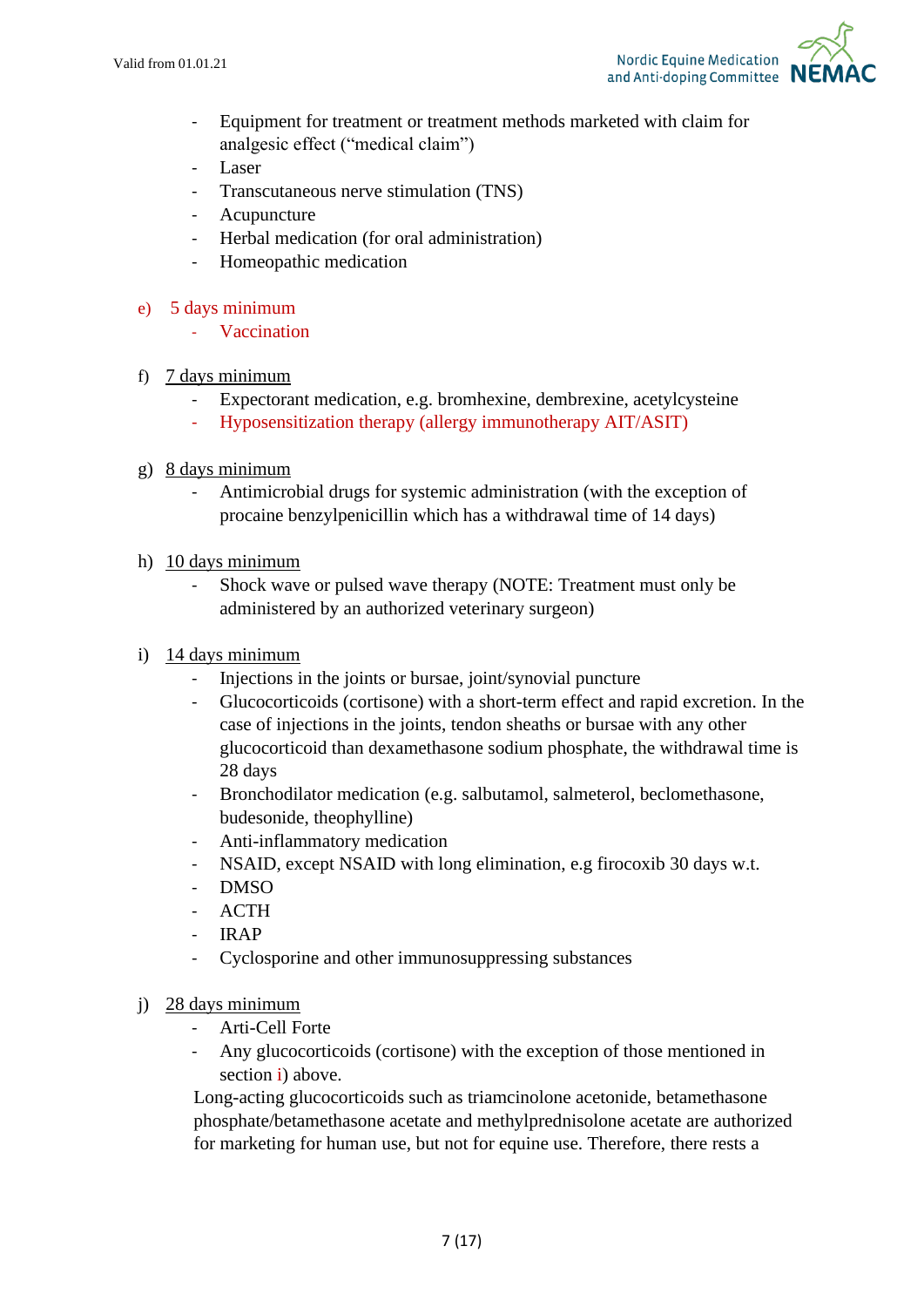

greater responsibility upon the veterinary surgeon when prescribing these medications for use in horses.

The recommended withdrawal times after injection of such medication in joints, bursae or tendon sheaths are based on dosages empirically established as common in clinical practice, injected in one or two joints. However, if higher doses are used or more than two joints/bursae/tendon sheaths are treated with injections, the withdrawal times should be extended significantly beyond the 28 days. In such cases, an appropriately long withdrawal time must be determined by the veterinary surgeons professional judgment. Methylprednisolone acetate has a particularly long-lasting effect and is very slowly eliminated. It is therefore not recommended for use in racing horses. Triamcinolone acetonide and other depot formulations may have a very long elimination time even after intramuscular injection.

- k) 30 days minimum
	- Castration Racing is prohibited up to 30 days after surgical castration of a stallion
- l) 60 days minimum
	- Bisphosphonates (Tildren® and Osphos®) are not allowed to use in horses younger than 4 years of age (until 31<sup>st</sup> of December as tree years old). Veterinary examination and evaluation is required before bisphosphonates are administered. The products have to be administered on the indications and with the routes of administration approved by the manufacturer and the relevant authorities. Bisphosphonates without a marketing authorization for horses, including all amino-bisphosphonates, are also prohibited.

#### m) One year

Long acting hormone therapy to delay oestrus (e.g., Progesterone)

## **2. Withdrawal times for drugs authorized for marketing for equine use in Scandinavian countries**

The withdrawal times for drugs listed in the Danish, Norwegian or Swedish Pharmaceutical Product Compendium for veterinary medicine are valid only when adhering to the manufacturer's recommendation regarding dosage, dosage intervals, administration method and duration of treatment. In the case of deviations from those, prolonging the withdrawal times may be necessary.

Name of active substance and withdrawal time for drugs authorized for marketing for equine use:

| <b>Active substance</b> | Min. WT<br>time | <b>Important info</b> |
|-------------------------|-----------------|-----------------------|
| Acepromazine            | 7 days          |                       |
| Acetylcysteine          | 7 days          |                       |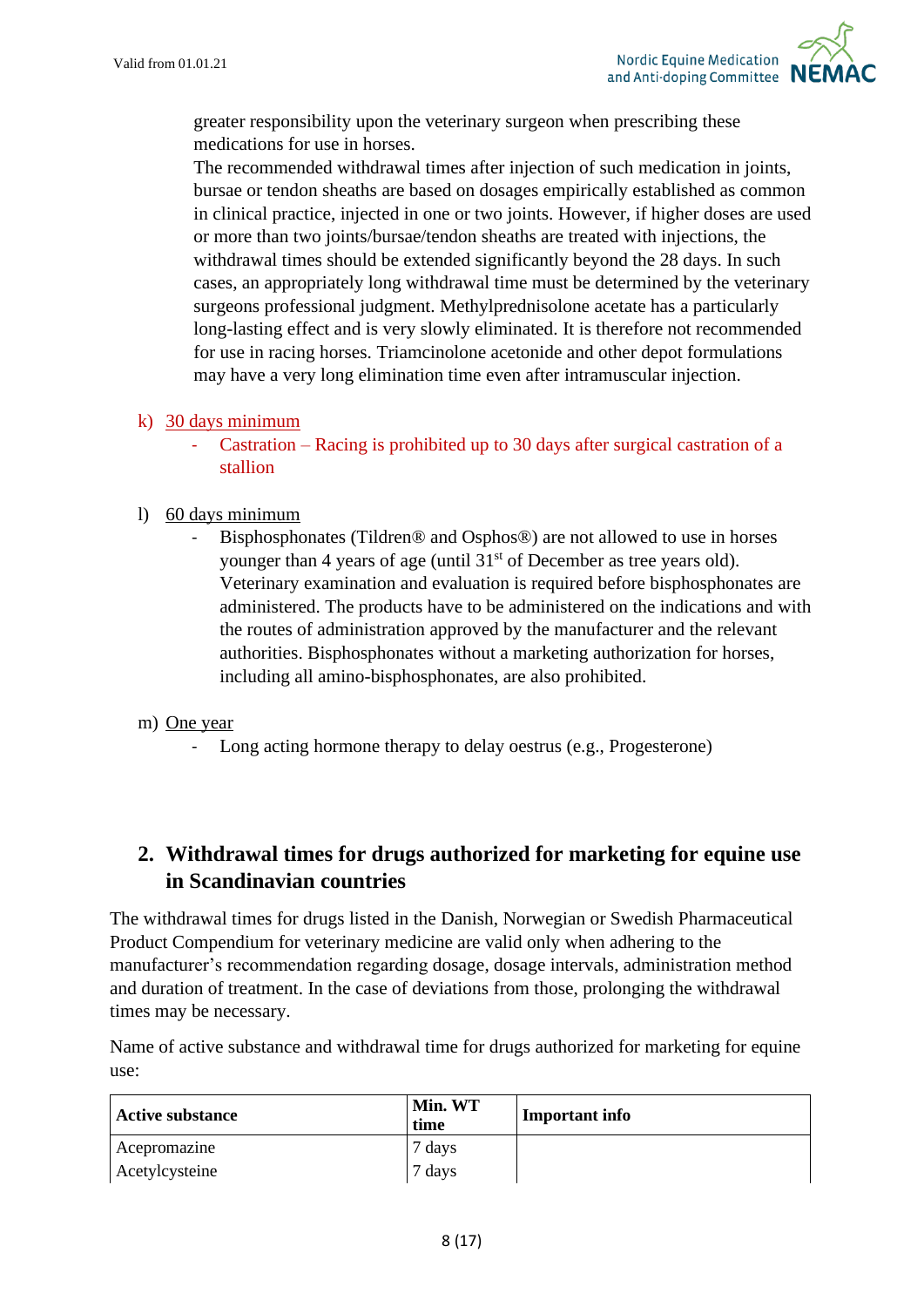| Adrenaline                                | 96 hours           |                                                |
|-------------------------------------------|--------------------|------------------------------------------------|
| Altrenogest                               | 14 days            | Not recommended for racehorses                 |
| Benzylpenicillin                          | 8 days             |                                                |
| Benzylpenicillin procaine                 | 14 days            |                                                |
| Benzylpenicillin procaine +               | 14 days            |                                                |
| dihydrostreptomycin                       |                    |                                                |
| Benzylpenicillin procaine +               | 14 days            |                                                |
| dihydrostreptomycin + sulfadimidine       |                    |                                                |
| Buprenorphine<br><b>Buserelin</b> acetate | 6 days<br>96 hours |                                                |
|                                           |                    |                                                |
| Butorphanol                               | 6 days<br>96 hours |                                                |
| Butylscopolamine<br>Cetirizine            |                    |                                                |
|                                           | 8 days             |                                                |
| Ciclesonide                               | 14 days            |                                                |
| Clenbuterol                               | 28 days            | Not permitted to use in horses under 4         |
| Clodronate                                | 60 days            | years, see page 8, 1.1 for more<br>information |
| Cloprostenol                              | 96 hours           |                                                |
| Cromoglycate                              | 14 days            |                                                |
| Detomidine                                | 96 hours           |                                                |
| Dexamethasone                             | 28 days            |                                                |
| Dexamethasone sodium phosphate            | 14 days            |                                                |
| Dihydrostreptomycin                       | 8 days             |                                                |
| Dinoprost                                 | 96 hours           |                                                |
| Enrofloxacin                              | 8 days             |                                                |
| Febantel                                  | 96 hours           |                                                |
| Fenbendazole                              | 96 hours           |                                                |
| Firocoxib                                 | 30 days            |                                                |
| Flunixin                                  | 14 days            |                                                |
| Gentamicin                                | 8 days             |                                                |
| Heparin                                   | 96 hours           |                                                |
| Hydroxietyl salicylate                    | 96 hours           |                                                |
| Isoflurane                                | 96 hours           |                                                |
| Ivermectin                                | 96 hours           |                                                |
| Ivermectin and praziquantel               | 96 hours           |                                                |
| Ketamine                                  | 96 hours           |                                                |
| Ketanserin                                | 0 hours            |                                                |
| Ketoprofen                                | 14 days            |                                                |
| Levomenthol                               | 96hours            |                                                |
| Lidocaine                                 | 96 hours           |                                                |
| $Lidocaine + adrenaline$                  | 96 hours           |                                                |
| Luprostiol                                | 96 hours           |                                                |
| Meloxicam                                 | 14 days            |                                                |
| Menbutone                                 | 96 hours           |                                                |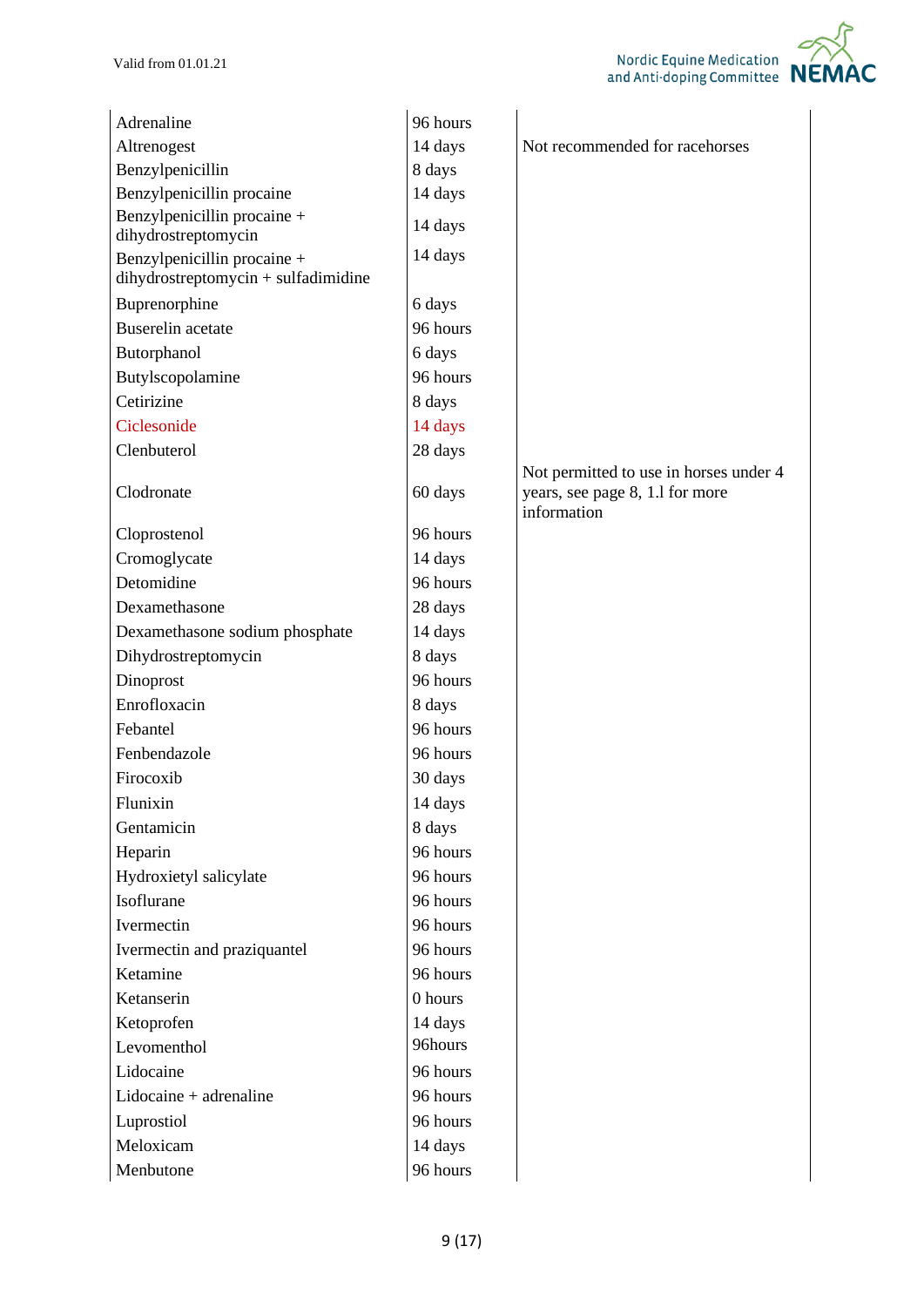| Mepivacaine                                                             | 6 days     |                                                                                          |
|-------------------------------------------------------------------------|------------|------------------------------------------------------------------------------------------|
| Metamizole/Dipyrone                                                     | 7 days     |                                                                                          |
| Misoprostol                                                             | 96 hours   |                                                                                          |
| Moxidectin                                                              | 96 hours   |                                                                                          |
| Moxidectin/praziquantel                                                 | 96 hours   |                                                                                          |
| Omeprazole                                                              | 96 hours   |                                                                                          |
| Oxytetracycline                                                         | 8 days     |                                                                                          |
| Oxytetracycline + Polymyxin B                                           | 96 hours   |                                                                                          |
| Oxytocin                                                                | 96 hours   |                                                                                          |
| Pergolide mesylate                                                      | Prohibited | Not permitted in racing horses. See p. 5                                                 |
| Phenylbutazone                                                          | 14 days    |                                                                                          |
| Polysulfated glycosaminoglycan                                          | 14 days    |                                                                                          |
| Praziquantel                                                            | 96 hours   |                                                                                          |
| Prednisolone                                                            | 14 days    |                                                                                          |
| Procaine                                                                | 96 hours   |                                                                                          |
| Pyrantel pamoate                                                        | 96 hours   |                                                                                          |
| R-cloprostenol                                                          | 96 hours   |                                                                                          |
| Romifidine                                                              | 5 days     |                                                                                          |
| Scopolamine                                                             | 96 hours   |                                                                                          |
| Sodium hyaluronate                                                      | 14 days    |                                                                                          |
| Sucralfate                                                              | 96 hours   |                                                                                          |
| Sulfadiazine                                                            | 8 days     |                                                                                          |
| Sulfadoxine                                                             | 8 days     |                                                                                          |
| Suxibuzone                                                              | 14 days    |                                                                                          |
| Tetanus vaccine                                                         | 96 hours   |                                                                                          |
| Teophylline                                                             | 14 days    |                                                                                          |
| Tiludronic acid                                                         | 60 days    | Not permitted to use in horses under 4<br>years, see page 8, 1.1 for more<br>information |
| Trimethoprim                                                            | 8 days     |                                                                                          |
| Trimethoprim + sulfadiazine                                             | 8 days     |                                                                                          |
| Trimethoprim/sulfadoxine                                                | 8 days     |                                                                                          |
| Vaccinations against horse flu, tetanus,<br>herpes, rabies and ringworm | 5 days     |                                                                                          |
| Vedaprofen                                                              | 14 days    |                                                                                          |
| Vitamin A, D2 og E (for injection)                                      | 96 hours   |                                                                                          |
| Vitamin B (for injection)                                               | 96 hours   |                                                                                          |
| Vitamin E (for injection)                                               | 96 hours   |                                                                                          |
| Xylazine                                                                | 6 days     |                                                                                          |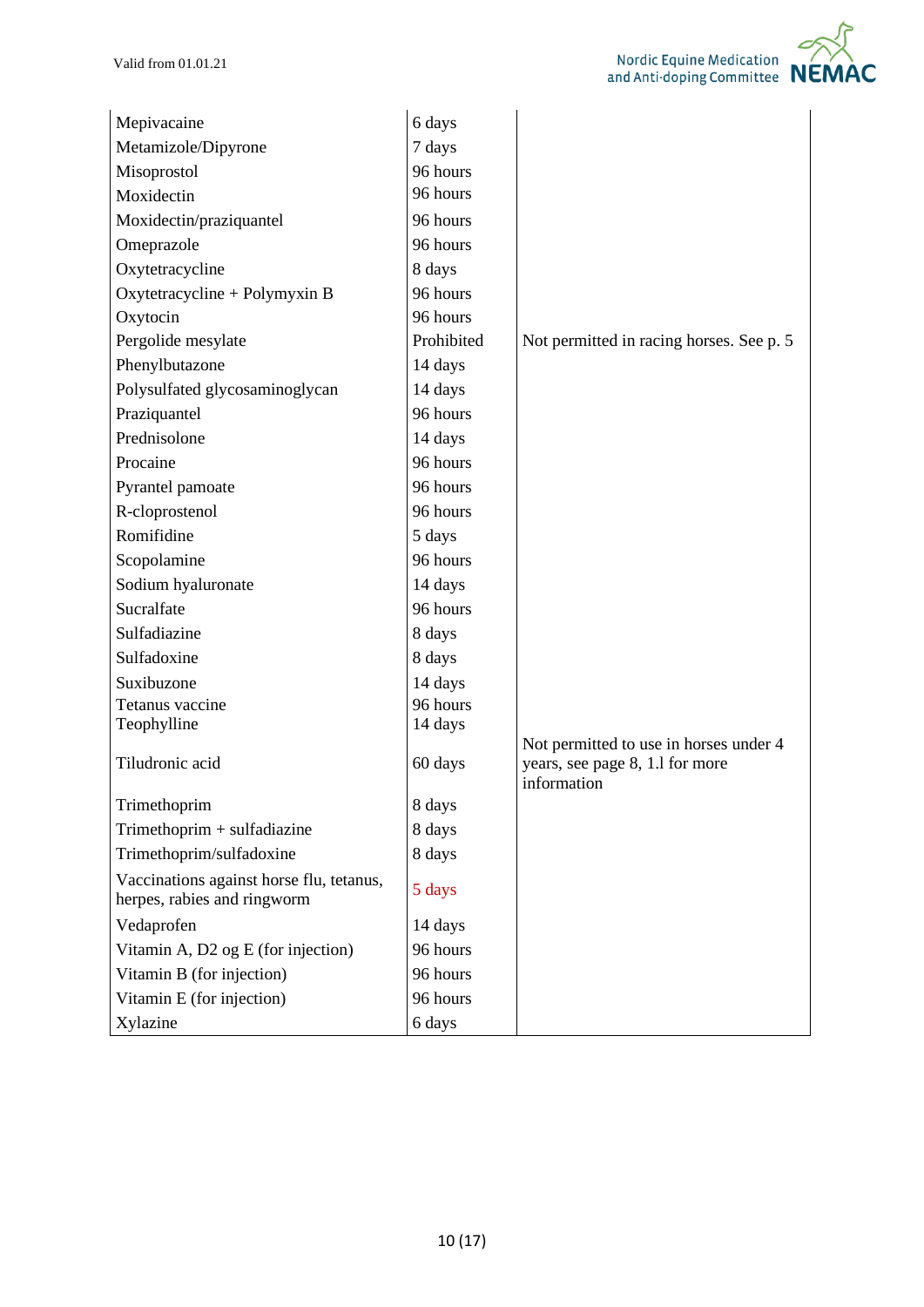

## **3. Withdrawal times for medication administered through an inhaler**

The use of inhalation apparatus is not permitted on race day.

| Salbutamol, salmeterol, bechlomethasone, budesonide,<br>ciclesonide | 14 days                     |
|---------------------------------------------------------------------|-----------------------------|
| Mast cell stabilizers                                               | 14 days                     |
| Saline                                                              | Not permitted on race day   |
| Other medication for use by inhalation                              | Depending on the withdrawal |
|                                                                     | time of the drug            |

## **4. Withdrawal times for products for external use, feed and supplements**

Preparations which only have a protective, disinfectant, softening, absorbing, adstringent, drying or keratolytic effect, used topically on the skin, have no withdrawal time. Ointments or liniments containing antibacterial or antifungal substances have a minimum withdrawal time of 96 hours, with the exception of preparations containing procaine benzylpenicillin, NSAIDs, or glucocorticoids, which have a withdrawal time of 14 days. Equipment for treatment or treatment methods marketed with claim for analgesic effect ("medical claim") has a minimum of 96 hours withdrawal time.

Nothing but ordinary feed should be given on the day of the race.

a) Withdrawal time 48 hours:

Herbal medicines, e.g.:

- Aesculus hippocastanum (horse chestnut)
- Agnus castus (monk's pepper)
- Echinacea purpurea (purple coneflower)
- Hypericum perforatum L. (St John's wort)
- Symphytum officinale L. (common comfrey)
- Valeriana officinalis (valerian)
- b) Withdrawal time 96 hours:
	- Benzocaine
	- Harpagophytum procumbens (Devil's claw)
	- **Heparin**
	- Caffeine (including Guarana products)
	- Levomenthol, menthol
	- Salicylic acid, diethylamine- hydroxyethyl- and methyl salicylate
	- Alpha casozepine
	- Confidence EQ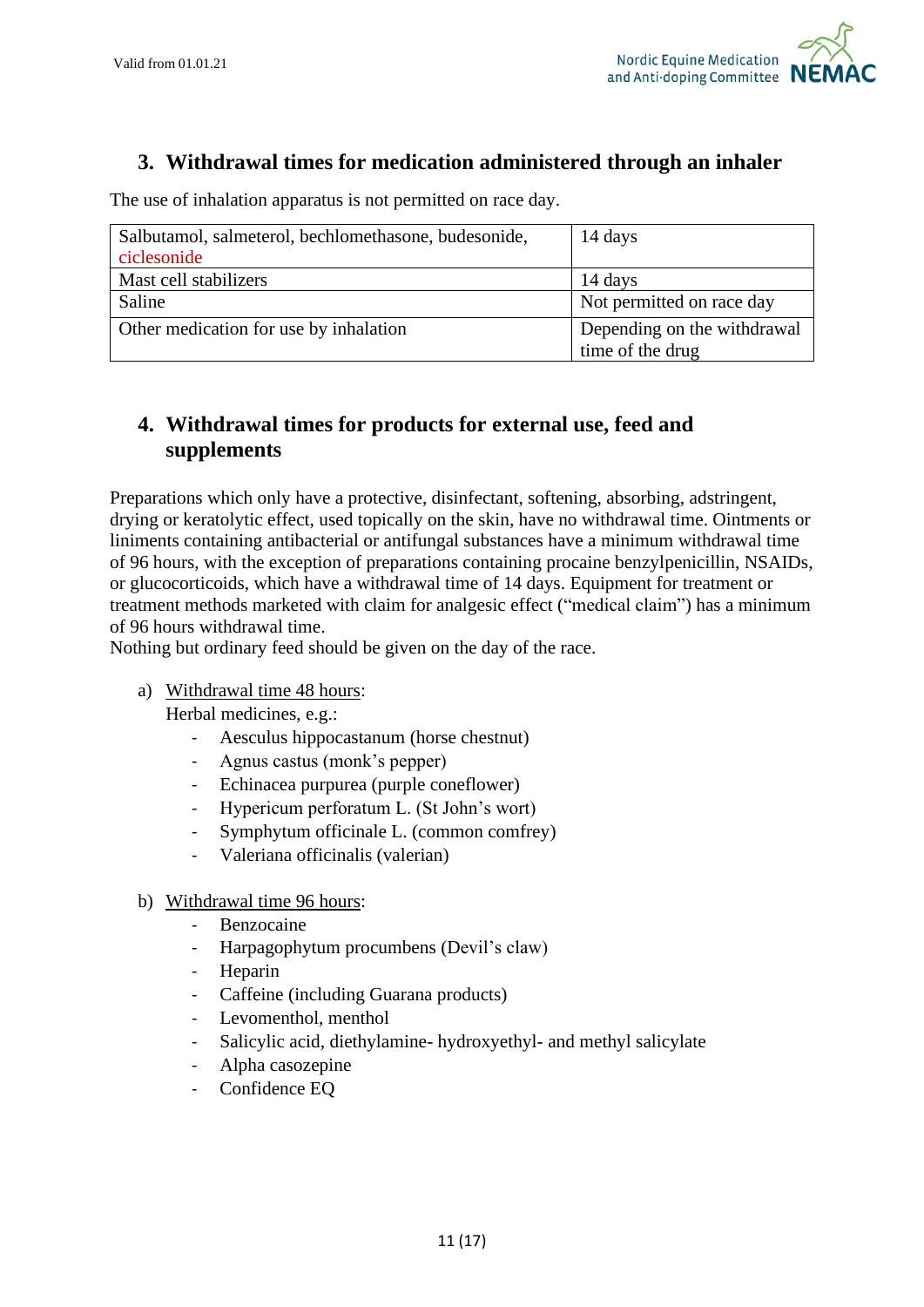

## **5. Threshold values for certain endogenous and/or naturally occurring substances**

If the concentration in a sample exceeds these thresholds, the sample will be considered as a positive sample of a prohibited substance.

| <b>THRESHOLD NAME</b>                                         | <b>THRESHOLD</b>                                                                                                                                                                                                                                                                                                                                                                                                                                                                     |
|---------------------------------------------------------------|--------------------------------------------------------------------------------------------------------------------------------------------------------------------------------------------------------------------------------------------------------------------------------------------------------------------------------------------------------------------------------------------------------------------------------------------------------------------------------------|
| <b>Arsenic</b>                                                | 0.3 microgram total arsenic per millilitre in urine                                                                                                                                                                                                                                                                                                                                                                                                                                  |
| <b>Boldenone</b>                                              | 0.015 microgram free and conjugated boldenone per millilitre i urine<br>from male horses (other than geldings)                                                                                                                                                                                                                                                                                                                                                                       |
| <b>Carbon dioxide</b>                                         | 36 millimoles available carbon dioxide per litre in plasma<br>$\blacksquare$                                                                                                                                                                                                                                                                                                                                                                                                         |
| <b>Cobalt</b>                                                 | 0.1 microgram $(= 100 \text{ ng})$ total cobalt per millilitre in urine<br>$\overline{\phantom{a}}$<br>$0.025$ microgram (= 25 ng) total cobalt (free and protein bound) per<br>$\overline{\phantom{a}}$<br>milliliter in plasma                                                                                                                                                                                                                                                     |
| <b>Dimethyl sulphoxide</b><br>(DMSO)                          | 15 micrograms dimethyl sulphoxide per millilitre in urine, or<br>$\blacksquare$<br>1 microgram dimethyl sulfoxide per millilitre in plasma<br>$\overline{\phantom{a}}$                                                                                                                                                                                                                                                                                                               |
| <b>Estranediol in male</b><br>horses<br>(other than geldings) | 0.045 microgram free and glucuroconjugated $5\alpha$ -estrane-3 $\beta$ , 17 $\alpha$ -diol<br>$\overline{\phantom{a}}$<br>per millilitre in urine when, at the screening stage, the free and<br>glucuroconjugated $5\alpha$ -estrane-3 $\beta$ , 17 $\alpha$ -diol exceeds the free and<br>glucuroconjugated 5,10 estrene-3 $\beta$ ,17 $\alpha$ -diol in the urine                                                                                                                 |
| Hydrocortisone                                                | 1 microgram hydrocortisone per milliliter in urine<br>$\frac{1}{2}$                                                                                                                                                                                                                                                                                                                                                                                                                  |
| Methoxytyramine                                               | 4 micrograms free and conjugated 3-metoxytyramine per millilitre in<br>urine                                                                                                                                                                                                                                                                                                                                                                                                         |
| Salicylic acid                                                | 750 micrograms salicylic acid per millilitre in urine, or<br>$\blacksquare$<br>6.5 micrograms salicylic acid per millilitre in plasma<br>$\overline{\phantom{a}}$                                                                                                                                                                                                                                                                                                                    |
| <b>Testosterone</b>                                           | 0.02 microgram free and conjugated testosterone per millilitre in urine<br>from geldings when, at the screening stage, the free and conjugated<br>testosterone exceeds five times the free and conjugated epi-testosterone,<br><b>or</b><br>100 picograms free testosterone per millilitre in plasma from geldings,<br>fillies and mares (unless in foal), or<br>0.055 microgram free and conjugated testosterone per millilitre in urine<br>from fillies and mares (unless in foal) |
| Prednisolone                                                  | 0.01 microgram free prednisolone per millilitre in urine                                                                                                                                                                                                                                                                                                                                                                                                                             |

N.B.: The conjugated substance is the substance that can be liberated from conjugates. Each threshold, including those for the same substance in urine and plasma, can be applied independently. No determination and consideration of the specific gravity of a horse urine sample is required when comparing its concentration with a urinary threshold.

## **6. List of substances with adopted screening limits**

Substances that have established screening limits are listed below. Substances for which there are screening limits in both urine and plasma are marked with an asterisk \*. The actual screening limits are not public according to decisions made in the European Horserace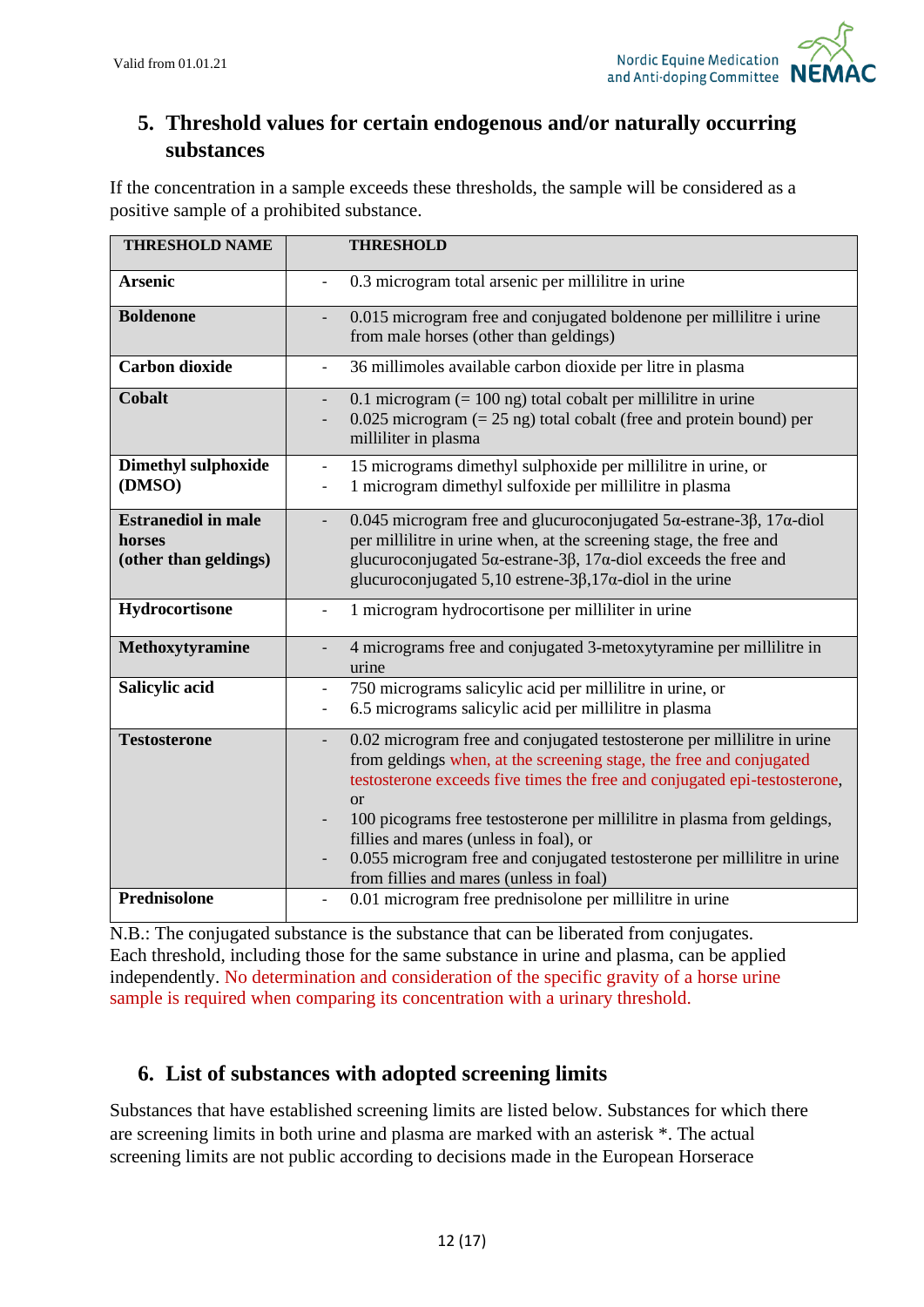

Scientific Liaison Committee (EHSLC) and the Nordic Equine Medication and Anti-doping Committee (NEMAC).

- Acepromazine\*
- Altrenogest\*
- Atropine
- Betamethasone
- Bromhexine/ambroxol
- Bufotenine
- Buprenorphine
- Butorphanol\*
- Butylscopolamine (N-butylscopolamine) \*
- Caffeine\*
- Camphor
- Cannabidiolic acid (CBDA) \*
- Carprofen\*
- Cetirizine\*
- Clenbuterol
- Cocaine
- Dantrolene (metabolite)\*
- Dembrexine\*
- Detomidine (3'-hydroxydetomidine) \*
- Dexamethasone
- Diclofenac\*
- Dimethyltryptamine (DMT)
- Dipyrone (as 4-MAA) (=metamizole) \*
- Eltenac
- Etamiphylline
- Firocoxib<sup>\*</sup>
- Flunixin\*
- Furosemide\*
- Guaifenesin
- Hordenine
- Hydroklortiazid\*
- Ibuprofen
- Ipratropium
- Ketoprofen \*
- Lidocaine (3-hydroxy lidocaine) \*
- Meclofenamic acid\*
- Meloxicam\*
- Menthol
- Mepivacaine \*
- Morphine (morphine glucuronide)
- Naproxen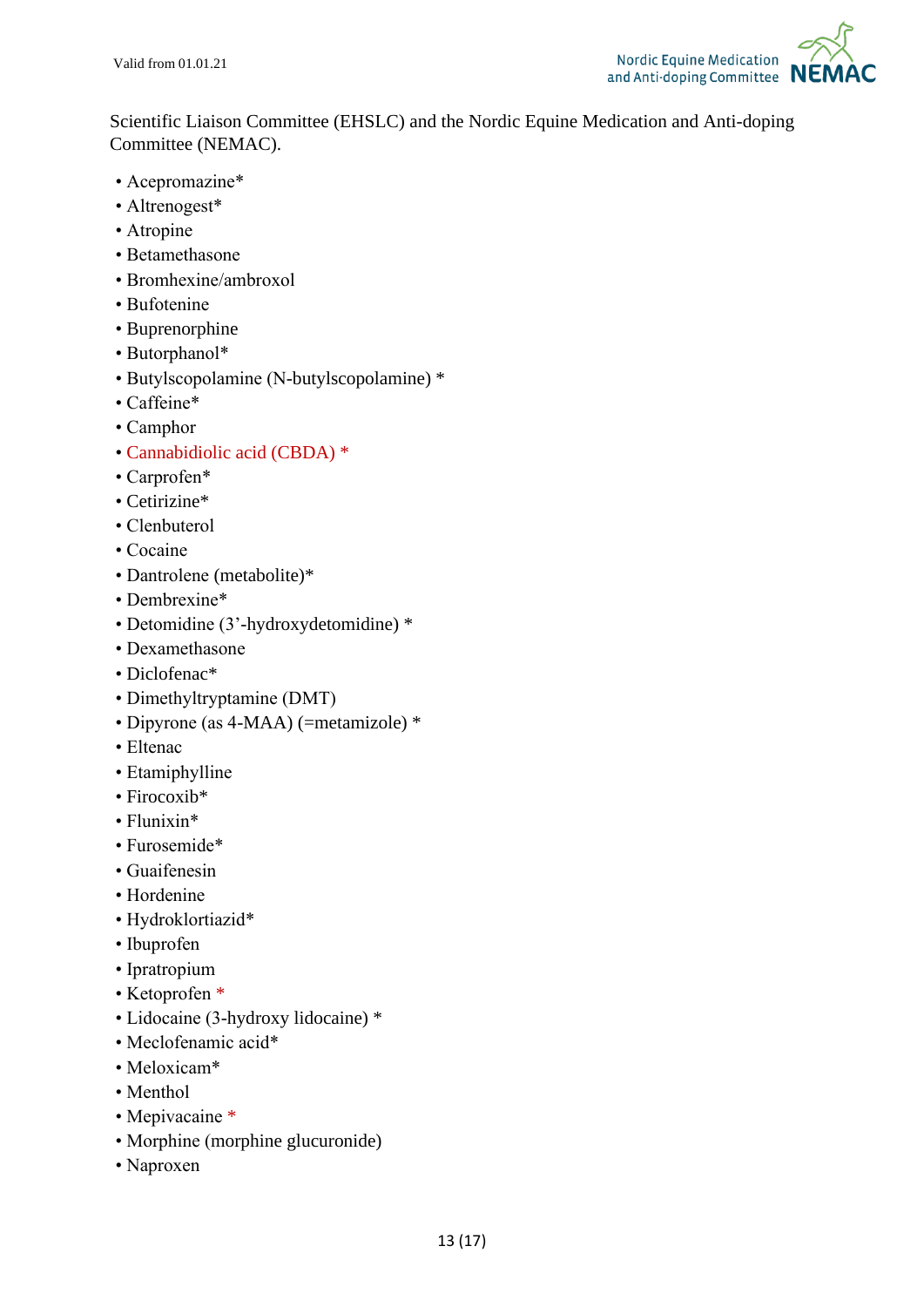Valid from 01.01.21



- Nimesulide
- Omeprazole\*
- Oxazepam
- Oxytetracykline\*
- Phenylbutazone\*
- Procaine \*
- Romifidine\*
- Salbutamol
- Scopolamine
- Teophylline\*
- Theobromine
- Tiludronic acid
- Triamcinolone acetonide
- Trimethoprim\*
- Vedaprofen\*
- Xylazine (metabolite/s)

**NOTE:** If two or more similar substances are found in a sample, the screening limits will not apply (due to the so-called "cocktail rule"). This is to ascertain that multiple similar medications are not used in combination in smaller doses to avoid exceeding the screening limits. The screening limits do not apply for out-of-competition testing.

Exceptions to the "cocktail rule" are findings of the following combinations:

- Detomidine, romifidine or xylazine in combination with butorphanol
- Atropine and scopolamine
- Butylscopolamine and dipyrone/metamizole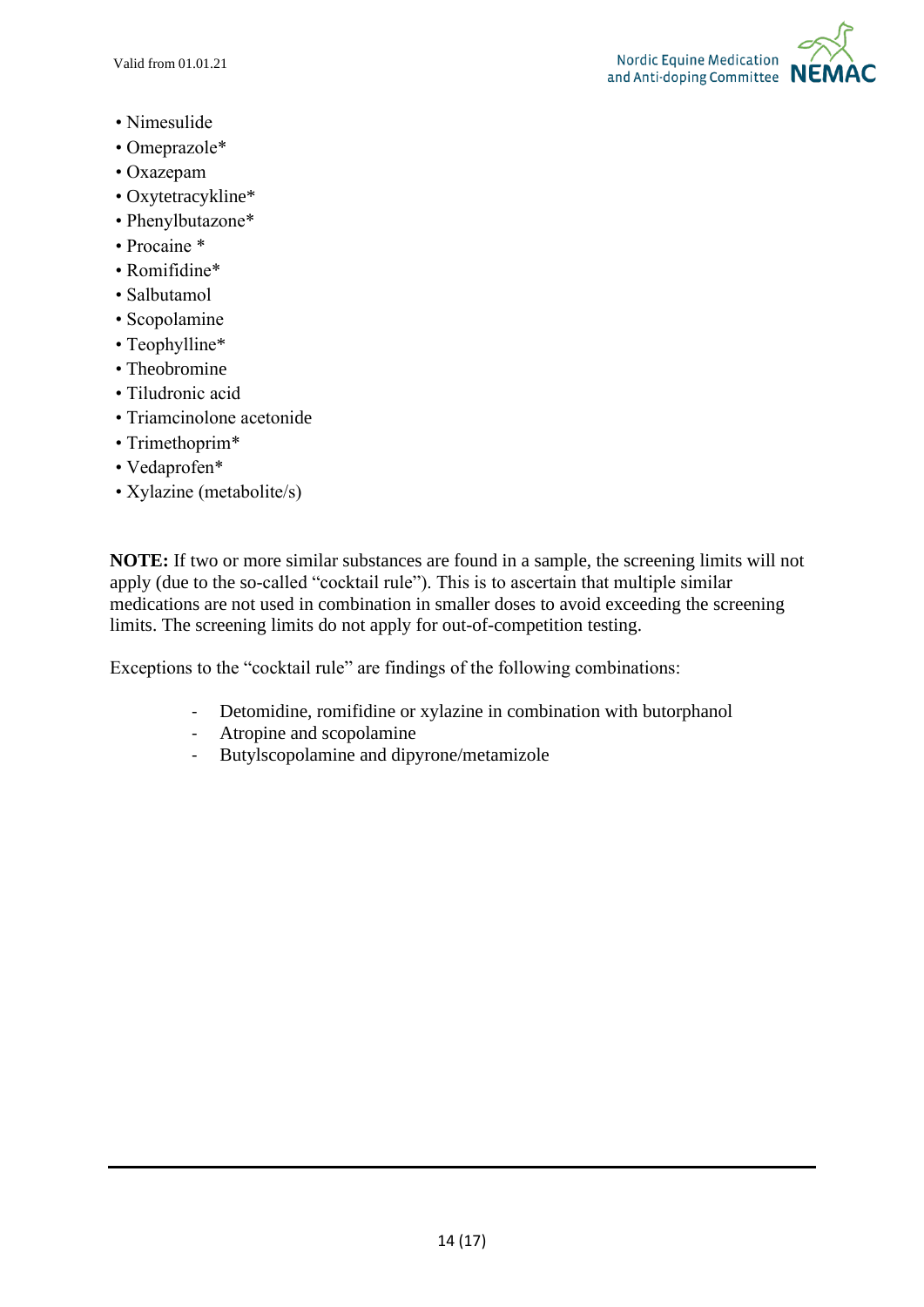

# **C. RACING BAN FOR THE HORSE**

Any use of prohibited substances or methods will impose a racing ban for the horse. The Scandinavian countries have specified the minimum racing ban for each substance or method based on its effect and severity.

NEMAC emphasizes that any use of prohibited substances or methods involves a violation of the antidoping regulations in the country where the horse resides or have raced, and the horse's trainer may face prosecution. Therefor it is crucial to distinguish between a racing ban and the minimum withdrawal times that are published for substances and methods included in the part B of the List of prohibited substances and withdrawal times in Scandinavia

## **Use of prohibited substances/methods (breach of the A-list) will, for the horse, result in these minimum racing ban (1-3):**

## **1. Lifetime ban from racing**

- Modification of the genome of a horse at any point in the horse's life, this includes gene therapy or cellular manipulation applied with the ability to:
	- Positively or negatively affect the horse's inherent performance capacity
	- Negatively affect the horse's welfare
- Neurectomy and denervation (surgical and/or chemical).
- Anabolic substances:
	- Anabolic androgenic steroids
	- Other anabolic substances, including but not limited to selective androgen receptor modulators (SARMs)
	- Beta-2 agonists, except in cases where such substance is prescribed by a veterinary surgeon for use in bronchodilation treatment and used in dosages marketed and approved for such treatment
- Growth hormones or growth hormone inducing factors, insulin-like growth factor (IGF-1), fibroblast growth factor (FGF), hepatocyte growth factor (HGF), mechanogrowth factor (MGF), platelet derived growth factor (PDGF) and other growth factors (e.g., Tymosin/TB-500, TB-1000, SDF-1000).
- Polyacrylamide hydrogel
- Use of radioactive implants and gold implants.

## **2. Minimum 12 months ban from racing**

- Manipulation of blood and blood components, including administration or retransfer of homologous or heterologous blood or products of red blood cells to the circulatory system, except those performed for life-saving purposes.
- Artificially increasing oxygen uptake and/or oxygen transport in the tissue, including but not limited to the use of modified hemoglobin products
- Any kind of intravascular artificial manipulation of blood or blood components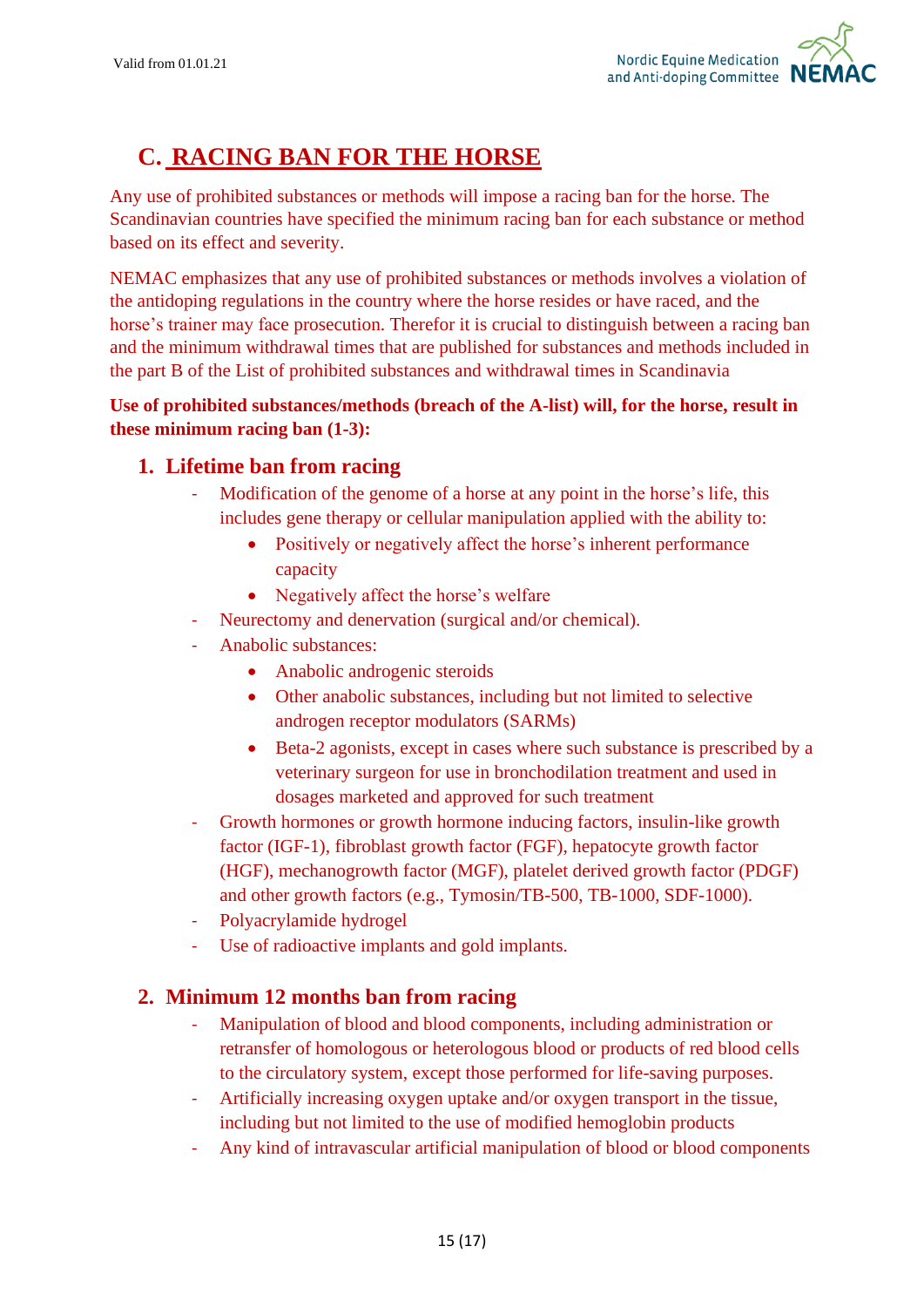- Manipulation of inhaled air with the aim to increase the volume of red blood cells (e.g., high-altitude barns, hyper- and hypobaric chambers)
- The application of a substance to cause vesiculating of the skin and/or underlying tissue
- The application of thermocautery to the skin over the musculoskeletal structures to cause counter-irritant effect
- Peptide hormones, growth factors, and similar substances:
	- Erythropoietin stimulating agents, including but not limited to erythropoietin (EPO), epoetin alfa, epoetin beta, darbepoetin alfa, methoxy polyethylene glycol-epoetin beta, peginesatide, hypoxiainducible factor (HIF-1) stabilizers (e.g., cobalt and nickel) and activators (e.g., xenon, argon or HIF «breakdown» inhibitors (e.g., IOX2)).
	- Synthetic proteins and peptides and synthetic analogues of endogenous proteins and peptides that are not approved for use in human or veterinary medicine.
	- Myo-Inositol Tri-Pyrophosphate (ITPP)
- Hormones and metabolic modulators:
	- Aromatase inhibitors
	- Selective estrogen receptor modulators (SERMs) and other antiestrogen substances
	- Substances which may modify myostatin function, including but not limited to myostatin inhibitors.
	- Insulin
	- Peroxisome proliferator-activated receptor gamma agonists, including but not limited to GW 1516
	- AMPK activators, including but not limited to AICAR (5aminoimidazole-4-carboxamide-1-β-D-ribofuranoside)
- Cobratoxin and other toxins with similar structure and effect
- **Capsaicin**
- Pitcher plant extracts (e.g Sarapin, Saralgyl)
- Application of substances containing eg. arsenic, lead, mercury, croton oil or cedar oil.
- **Treatment with Ozone**
- hCG (Human chorionic gonadotropin) used in stallions
- GnRH vaccine
- Treatment with bisphosphonates in horses younger than 4 years, or bisphosphonates administered in other ways than the drug is approved/registered for. The use of bisphosphonates without a marketing authorization for horses is also prohibited. This includes all aminobisphosphonates (e.g. zoledronate, alenodronate, pamidronate)
	- a) 0-2 year (until 01.01 of the year the horse turns 2 years), ban min. 12 months and unable to race until age 3, following a clear elective test.